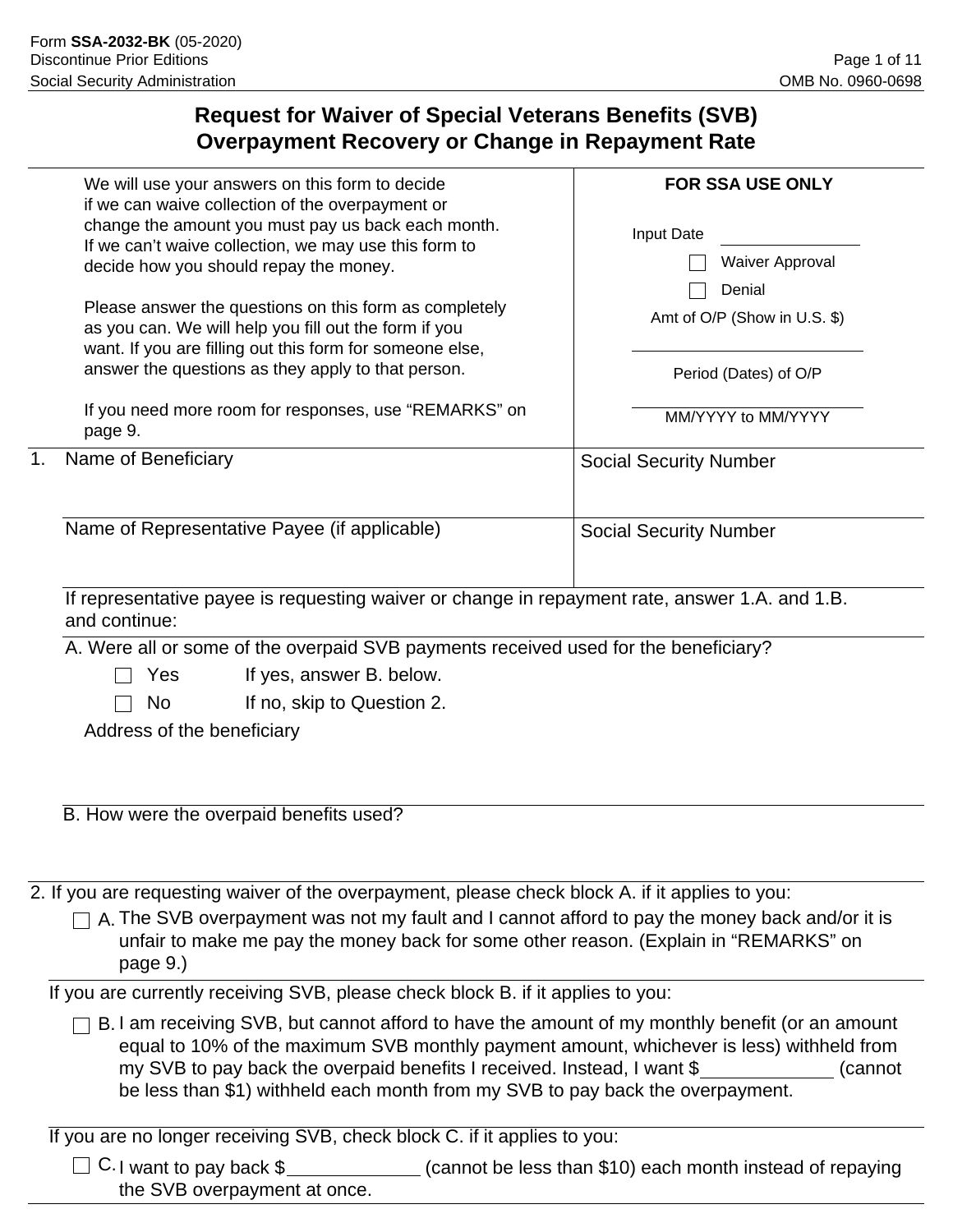## **SECTION 1 - INFORMATION ABOUT RECEIVING THE OVERPAYMENT**

3. Why did you think you were due the overpaid money and why do you think you were not at fault in causing the overpayment or accepting the money?

|                                                                                                                                                                                            |  |           | 4. A. Did you tell us about the change or event that made you overpaid?                                                             |  |  |  |  |  |
|--------------------------------------------------------------------------------------------------------------------------------------------------------------------------------------------|--|-----------|-------------------------------------------------------------------------------------------------------------------------------------|--|--|--|--|--|
|                                                                                                                                                                                            |  | Yes       | If yes, complete 4.B. and, if applicable, 4.C. below.                                                                               |  |  |  |  |  |
|                                                                                                                                                                                            |  | No        | If no, why didn't you tell us?                                                                                                      |  |  |  |  |  |
|                                                                                                                                                                                            |  |           | B. If yes, how, when and where did you tell us? If you told us by phone or in person, with whom did you<br>talk, and what was said? |  |  |  |  |  |
| C. If you did not hear from us after your report, and/or the amount or payment of your SVB did not<br>change, did you contact us again?<br>If yes, what were you told would happen?<br>Yes |  |           |                                                                                                                                     |  |  |  |  |  |
|                                                                                                                                                                                            |  | <b>No</b> |                                                                                                                                     |  |  |  |  |  |
|                                                                                                                                                                                            |  |           | 5. A. Have we ever overpaid you before?                                                                                             |  |  |  |  |  |
|                                                                                                                                                                                            |  | Yes       | If yes, complete B. and C. below                                                                                                    |  |  |  |  |  |
|                                                                                                                                                                                            |  | No        | If no, skip to Question 6.                                                                                                          |  |  |  |  |  |
|                                                                                                                                                                                            |  |           | B. If yes, on what Social Security number were you overpaid?                                                                        |  |  |  |  |  |

C. Why were you overpaid before? If the reason is similar to why you are overpaid now, explain what you did to try to prevent the present overpayment.

### **SECTION 2 - YOUR FINANCIAL STATEMENT**

You must complete this section if you are asking us either to waive the collection of the overpayment or to change the rate at which we asked you to repay it. Please answer all questions as fully and as carefully as possible. We may ask to see some documents to support your statements, so you should have them with you when you visit our office, or we may ask you to send them to us.

Examples of documents are:

- Current rent or mortgage books
- Savings passbooks
- Pay stubs
- Your most recent tax return
- 2 or 3 recent utility, medical, charge card and insurance bills
- Cancelled checks
- Similar documents for your spouse or dependent family members

You can express amounts in local currency. If U.S. currency is shown, show whole dollar amounts only – round any cents to the nearest dollar.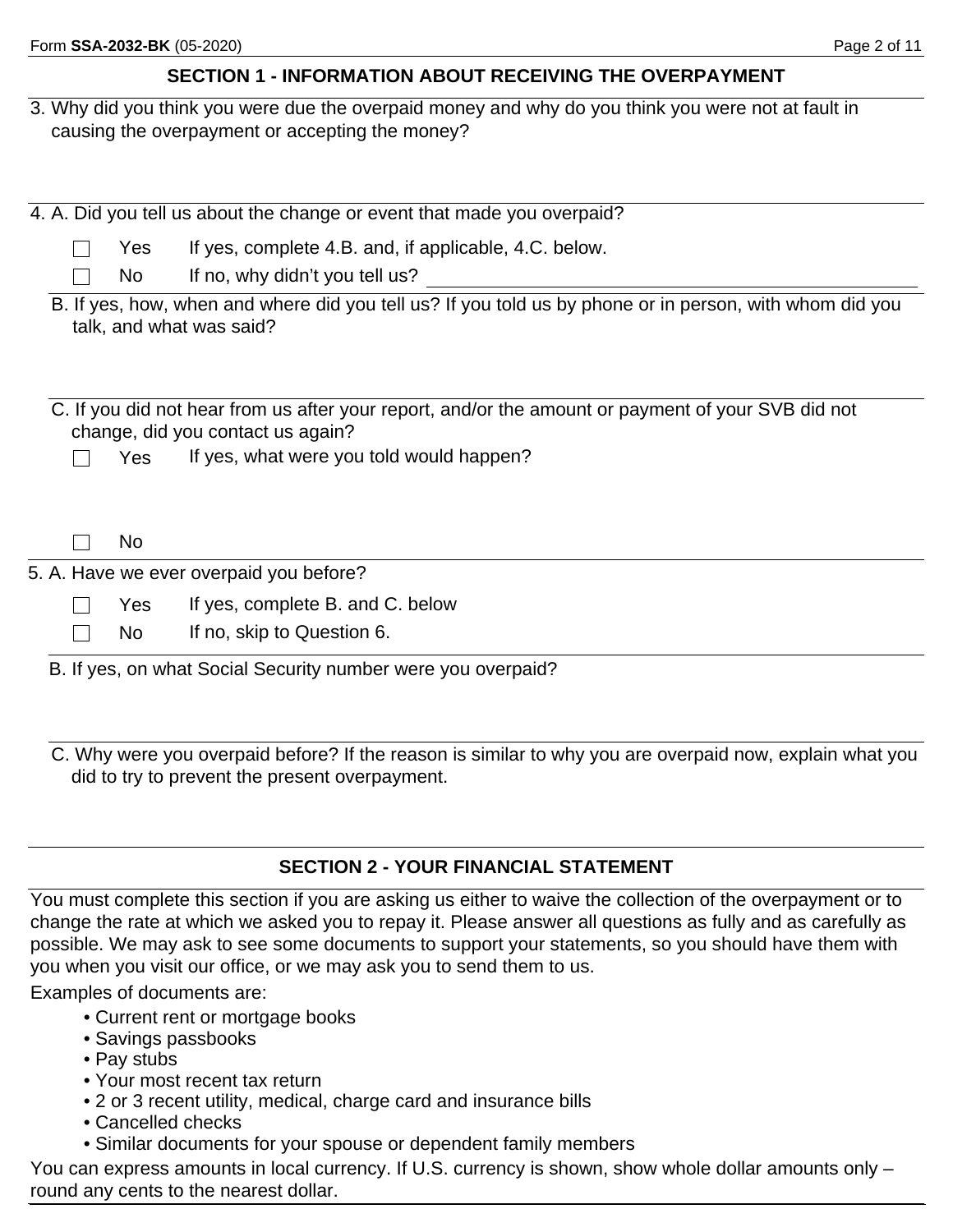|  | Form SSA-2032-BK (05-2020) |                                           |                                                                                                            | Page 3 of 11 |
|--|----------------------------|-------------------------------------------|------------------------------------------------------------------------------------------------------------|--------------|
|  | of account)?               |                                           | 6. A. Do you now have any of the overpaid benefits in your possession (or in a savings or other type       |              |
|  | Yes                        | below to return these funds to SSA.       | Amount: Please contact SSA personnel as shown in "IMPORTANT"                                               |              |
|  | <b>No</b>                  |                                           |                                                                                                            |              |
|  |                            | when you received the overpayment notice? | B. Did you have any of the overpaid benefits in your possession (or in a savings or other type of account) |              |
|  | Yes                        |                                           | Amount Please complete Question 7 below.                                                                   |              |
|  | N <sub>o</sub>             |                                           |                                                                                                            |              |
|  |                            |                                           | 7. Explain why you believe you should not have to return this amount.                                      |              |
|  |                            |                                           |                                                                                                            |              |
|  |                            | Security Income (SSI) payments?           | 8. A. Are you now receiving U.S. Federal, state or local cash public assistance such as Supplemental       |              |
|  | Yes                        |                                           | If yes, answer B. and C. See "IMPORTANT" below.                                                            |              |
|  | No                         |                                           |                                                                                                            |              |
|  |                            | B. Name or kind of public assistance      |                                                                                                            |              |
|  |                            |                                           |                                                                                                            |              |
|  |                            |                                           |                                                                                                            |              |

C. Claim number

**IMPORTANT**: If you answered "Yes" to Question 8, **DO NOT** answer any more questions on this form. Go to the spaces provided on page 10 at the end of the form for signature and date. Sign and date the form, and provide your address and a telephone number. Bring or mail this form (and any papers that show you receive U.S. Federal, state or local public assistance, if this is the case) to your local Social Security office or to the U.S. Embassy, SSA, 1201 Roxas Blvd., Ermita 0930 Manila as soon as possible.

## **MEMBERS OF HOUSEHOLD –** *DO NOT* **Complete if Answer to 8.A. was "Yes"**

9. List any person (child, parent, friend, etc.) who depends on you for support *and* who lives with you.

| Name | Age | Relationship<br>(If none, say why the person is your dependent) |
|------|-----|-----------------------------------------------------------------|
|      |     |                                                                 |
|      |     |                                                                 |
|      |     |                                                                 |
|      |     |                                                                 |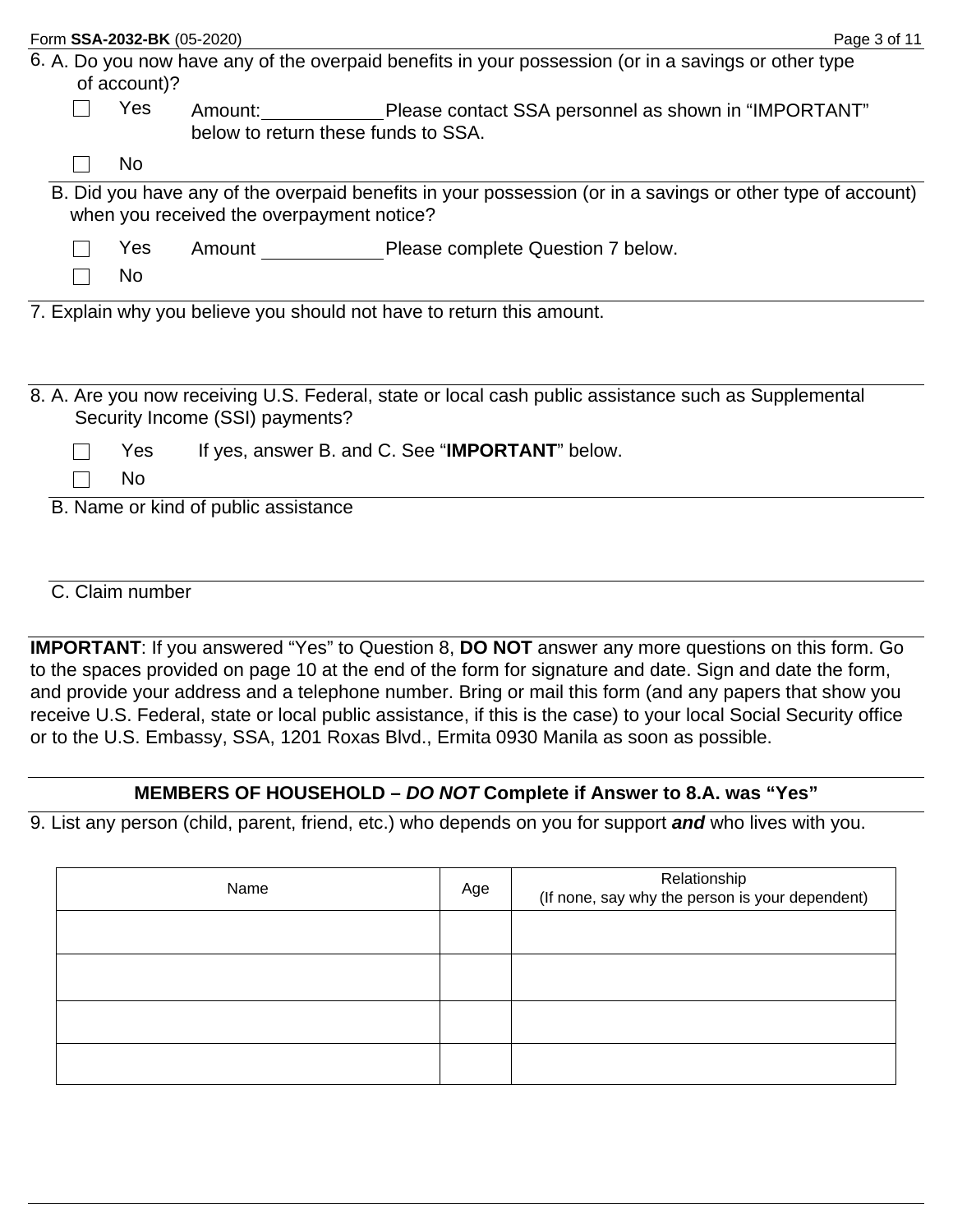#### **ASSETS - THINGS YOU HAVE AND OWN –**  *DO NOT* **Complete if Answer to 8.A. was "Yes"**

10. A. How much money do you and any person(s) listed in Question 9 above have as cash on hand, in a checking account, or otherwise readily available?

Amount:

- B. If there is an amount of cash on hand or in checking accounts shown in Question 10.A., is it being held for a special purpose?
	- $\Box$  No amount on hand
	- $\Box$  No (Money available for any use.)
	- $\Box$  Yes (Explain on line below.)
- C. Does your name, or that of any other member of your household, appear either alone or with any other person, on any of the following?

| Type of Asset                                        | Owner | <b>Balance or Value</b> | Show the Income<br>(interest, dividends)<br>Earned Each Month.<br>(If none, explain in<br>spaces below.) If paid<br>quarterly, divide by 3. |
|------------------------------------------------------|-------|-------------------------|---------------------------------------------------------------------------------------------------------------------------------------------|
| Savings (Bank,<br>Savings and Loan,<br>Credit Union) |       |                         |                                                                                                                                             |
| Certificates of<br>Deposit (CD)                      |       |                         |                                                                                                                                             |
| <b>Individual Retirement</b><br>Account (IRA)        |       |                         |                                                                                                                                             |
| Money or<br><b>Mutual Funds</b>                      |       |                         |                                                                                                                                             |
| Bonds, Stocks                                        |       |                         |                                                                                                                                             |
| <b>Trust Fund</b>                                    |       |                         |                                                                                                                                             |
| <b>Checking Account</b>                              |       |                         |                                                                                                                                             |
| Other (Explain)                                      |       |                         |                                                                                                                                             |
| <b>Totals</b>                                        |       |                         |                                                                                                                                             |

- D. Is there any reason you CANNOT convert to cash the "Balance or Value" of any financial asset shown in Question 10.C.?
	- $\Box$ Yes If yes, explain on line below.

 $\Box$ No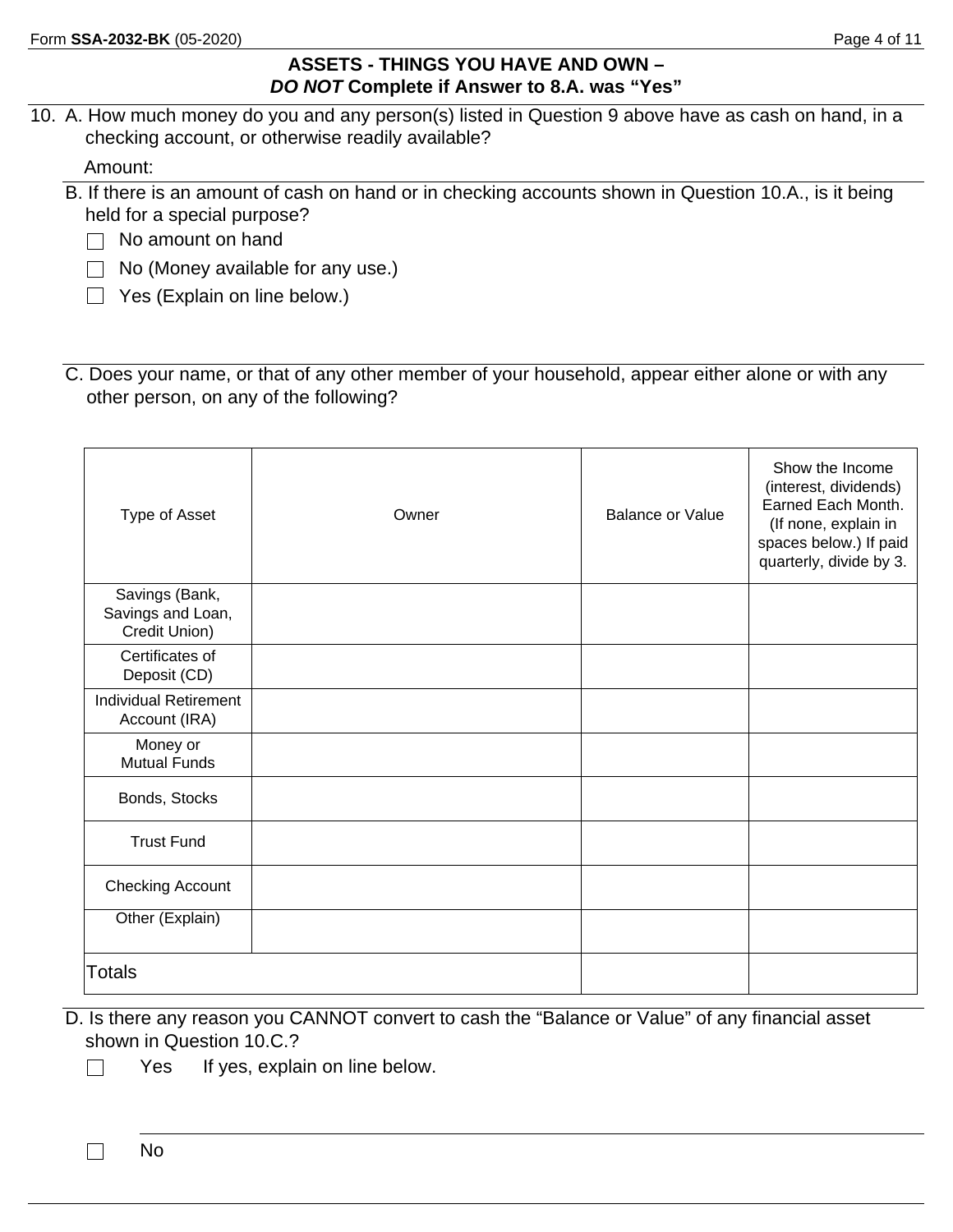11. A. If you or a member of your household owns a car, van, truck, camper, motorcycle or any other vehicle or a boat, (other than a vehicle used for family or work transportation) list below.

| Owner | Year,<br>Make/Model | <b>Present Value</b> | Loan Balance<br>(if any) | Main Purpose for<br>Use |  |
|-------|---------------------|----------------------|--------------------------|-------------------------|--|
|       |                     |                      |                          |                         |  |
|       |                     |                      |                          |                         |  |
|       |                     |                      |                          |                         |  |

#### B. If you or a member of your household owns any real estate (buildings or land), OTHER than where you live; or owns or has an interest in any business, property or valuables, describe below.

| Owner | Description | <b>Market Value</b> | Loan Balance<br>(if any) | Usage-Income<br>(rent, etc.) |  |  |
|-------|-------------|---------------------|--------------------------|------------------------------|--|--|
|       |             |                     |                          |                              |  |  |
|       |             |                     |                          |                              |  |  |
|       |             |                     |                          |                              |  |  |

C. Is there any reason you CANNOT SELL or otherwise convert to cash any of the assets shown in Question 11.A. and 11.B.?

Yes If yes, explain on line below.  $\Box$ 

 $\Box$ No

#### **MONTHLY HOUSEHOLD INCOME**

BE SURE TO SHOW MONTHLY AMOUNTS BELOW. If paid weekly, multiply by 4.33 (4 1/3) to figure monthly pay. If paid every 2 weeks, multiply by 2.166 (2 1/6). If self-employed, enter 1/12 of net earnings. Also, enter monthly TAKE HOME amounts on line A of Question 14.

#### 12. A. Are you employed?

 $\Box$ 

- Yes If yes, provide information below.
- $\Box$ No If no, skip to 12.B.

| <b>Employer Name</b>                      |  |  |  |  |  |  |  |  |  |
|-------------------------------------------|--|--|--|--|--|--|--|--|--|
| Employer Address                          |  |  |  |  |  |  |  |  |  |
| Employer Telephone Number                 |  |  |  |  |  |  |  |  |  |
| If self-employed write "Self"             |  |  |  |  |  |  |  |  |  |
| Monthly pay before any deduction: (Gross) |  |  |  |  |  |  |  |  |  |
| Monthly TAKE HOME pay (Net)               |  |  |  |  |  |  |  |  |  |
|                                           |  |  |  |  |  |  |  |  |  |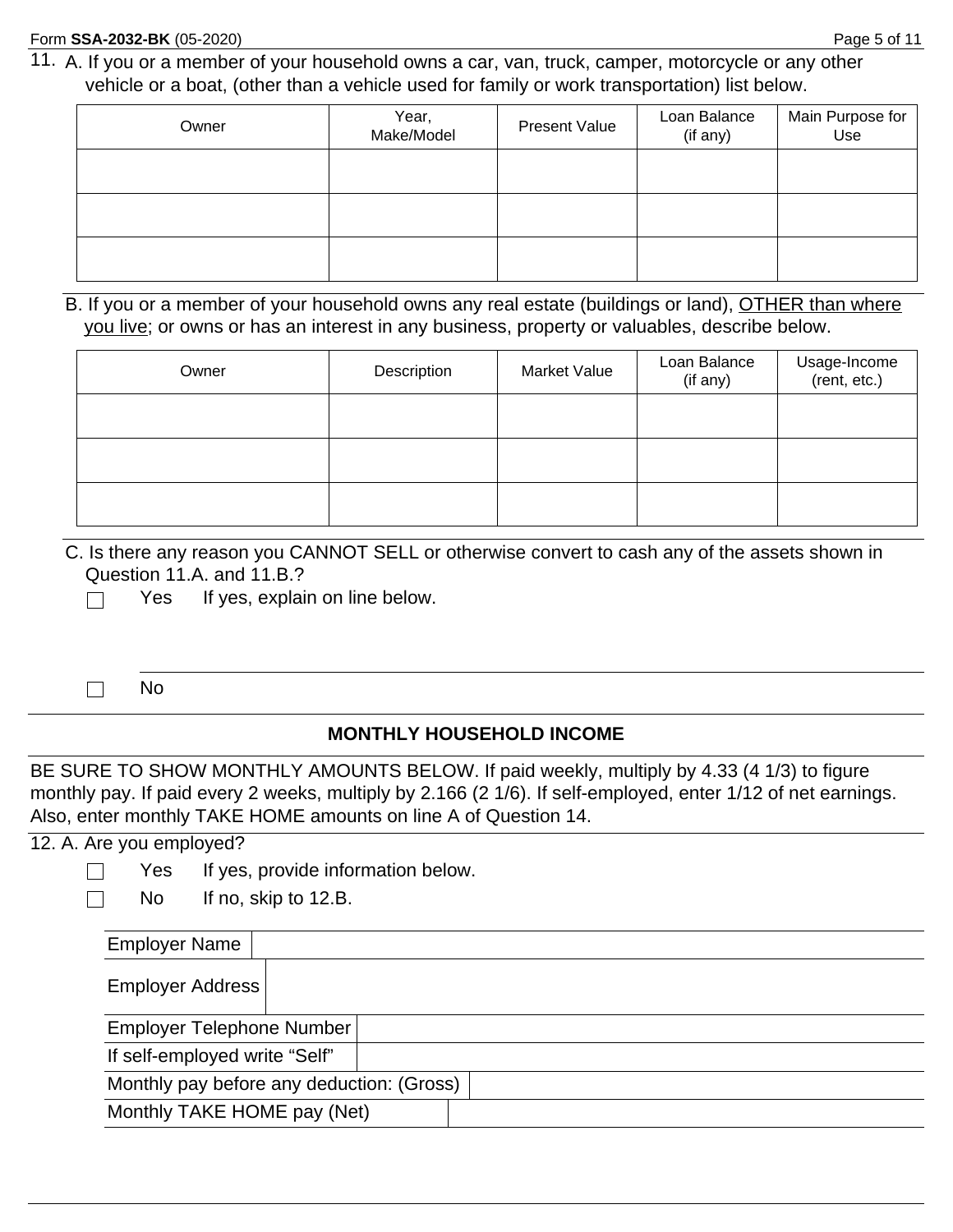$\Box$  $\Box$ 

## B. Is your spouse employed?

Yes If yes, provide information below.

No If no, skip to 12.C.

| <b>Employer Name</b>                                               |  |  |
|--------------------------------------------------------------------|--|--|
| <b>Employer Address</b>                                            |  |  |
| Employer Telephone Number                                          |  |  |
| If self-employed write "Self"                                      |  |  |
| Monthly pay before any deduction: (Gross)                          |  |  |
| Monthly TAKE HOME pay (Net)                                        |  |  |
| C. Is any other person listed in Question 9 above employed?<br>Yes |  |  |
| No.                                                                |  |  |
| Name(s) of Person listed in Question 9                             |  |  |
| <b>Employer Name</b>                                               |  |  |
| <b>Employer Address</b>                                            |  |  |

| <b>Employer Telephone Number</b>          |  |
|-------------------------------------------|--|
| If self-employed write "Self"             |  |
| Monthly pay before any deduction: (Gross) |  |
| Monthly TAKE HOME pay (Net)               |  |

13. A. Do you, your spouse or any dependent member of your household receive support or contributions from any person or organization?

Yes If yes, answer 13.B.  $\Box$ 

No If no, skip to Question 14.  $\Box$ 

B. How much money is received each month?

Amount \$ (Show this amount on line K of Question 14.) Source of support or contributions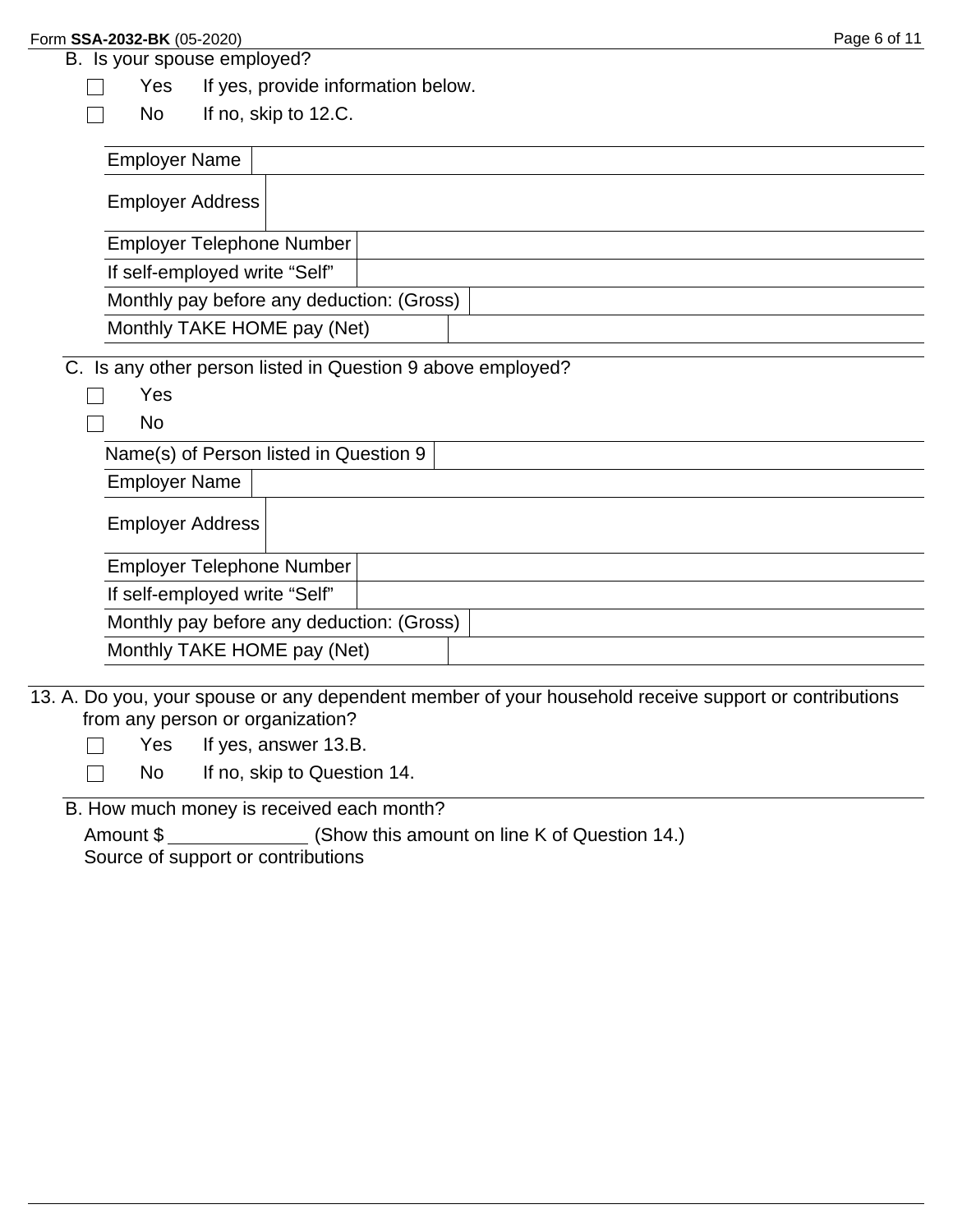## **MONTHLY INCOME**

BE SURE TO SHOW MONTHLY AMOUNTS BELOW. If paid weekly, multiply by 4.33 (4 1/3) to figure monthly pay. If paid every 2 weeks, multiply by 2.166 (2 1/6).

| 14. INCOME FROM #12 & #13<br>ABOVE, AND OTHER INCOME TO<br>YOUR HOUSEHOLD                                 | <b>YOURS</b> | SPOUSE'S      | <b>OTHER</b><br><b>HOUSEHOLD</b><br><b>MEMBERS</b> | <b>SSA USE ONLY</b> |
|-----------------------------------------------------------------------------------------------------------|--------------|---------------|----------------------------------------------------|---------------------|
| A. TAKE HOME Pay (Net) (From<br>#12 A, B, and C above)                                                    |              |               |                                                    |                     |
| <b>B. SVB</b>                                                                                             |              |               |                                                    |                     |
| C. SOCIAL SECURITY<br><b>RETIREMENT &amp; SURVIVORS</b><br>BENEFITS (e.g., spouse/widow<br>[er] benefits) |              |               |                                                    |                     |
| D. SUPPLEMENTAL SECURITY<br><b>INCOME (SSI)</b>                                                           |              |               |                                                    |                     |
| E. TYPE OF PENSIONS (VA,<br>PVAO, PSSS, Military, Civil<br>Service, Railroad, etc.)                       |              |               |                                                    |                     |
| F. TYPE OF PUBLIC ASSISTANCE<br>(Other than SSI)                                                          |              |               |                                                    |                     |
| G. FOOD STAMPS (Show full face<br>value of stamps received)                                               |              |               |                                                    |                     |
| H. INCOME FROM REAL ESTATE<br>(rent, etc.) (From #11B above)                                              |              |               |                                                    |                     |
| I. ROOM AND/OR BOARD<br>PAYMENTS (Explain in Remarks,<br>below)                                           |              |               |                                                    |                     |
| J. CHILD SUPPORT AND/OR<br><b>ALIMONY</b>                                                                 |              |               |                                                    |                     |
| K. OTHER SUPPORT (From #13B<br>above)                                                                     |              |               |                                                    |                     |
| L. INCOME FROM ASSETS (From<br>#10 above)                                                                 |              |               |                                                    |                     |
| M. OTHER (From any source,<br>explain below)                                                              |              |               |                                                    |                     |
| <b>TOTALS</b>                                                                                             |              | $\sim$ $\sim$ |                                                    |                     |

GRAND TOTAL; (Add total of 3 blocks from Question 14.)

**REMARKS**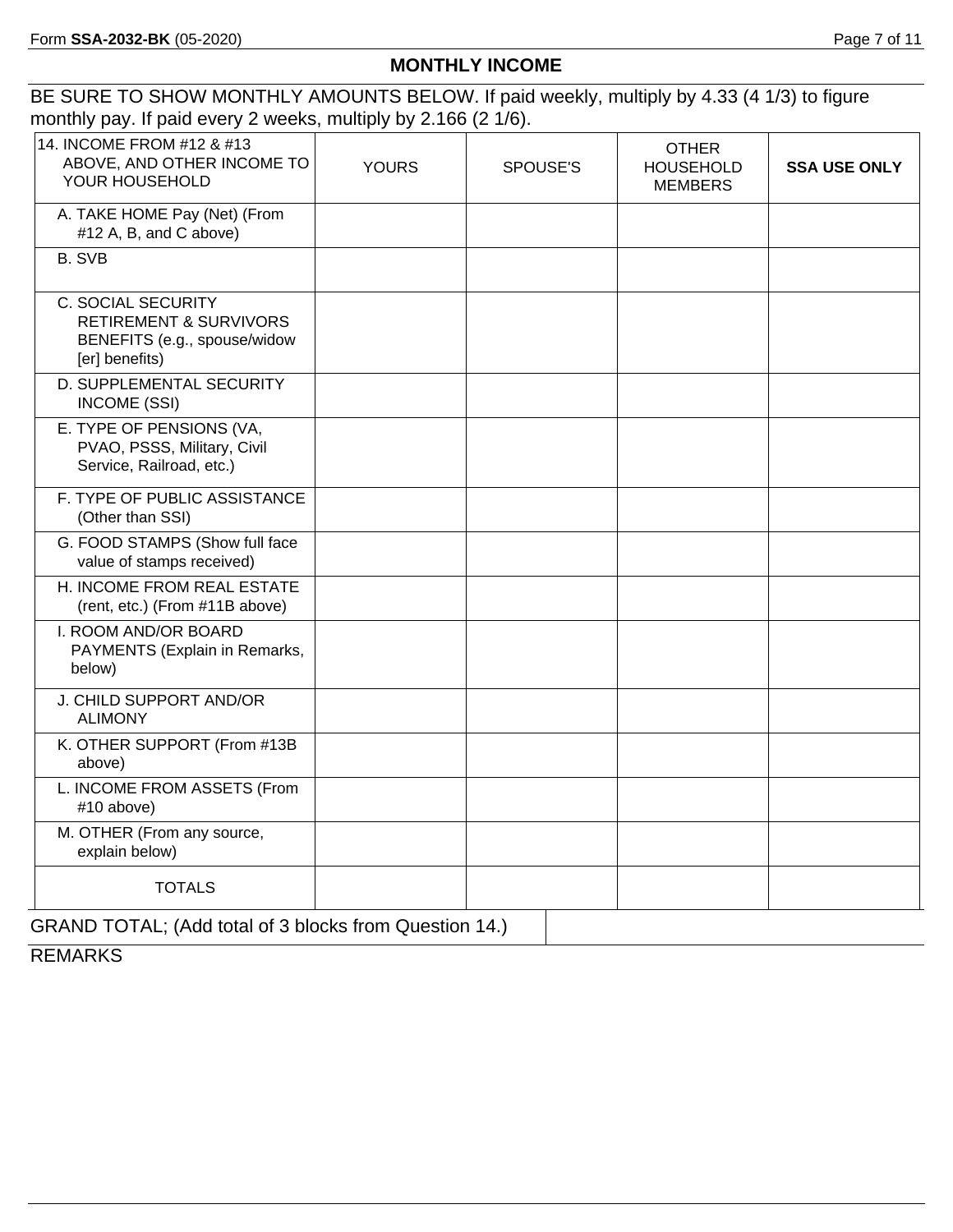#### **MONTHLY HOUSEHOLD EXPENSES**

BE SURE TO SHOW MONTHLY EXPENSES BELOW. If paid weekly, multiply by 4.33 (4 1/3) to figure monthly pay. If paid every 2 weeks, multiply by 2.166 (2 1/6).

DO NOT list an expense that is withheld from income (such as Medical Insurance under Medicare). Only take home pay is used to figure income.

Show "CC" as the expense amount if the expense (such as clothing) is part of CREDIT CARD EXPENSE shown on line 15.F.

| 15. MONTHLY HOUSEHOLD EXPENSES                                                                                                | Amount per month | <b>SSA USE ONLY</b> |
|-------------------------------------------------------------------------------------------------------------------------------|------------------|---------------------|
| A. Rent or Mortgage (If mortgage payment includes property or other local taxes,<br>insurance, etc. DO NOT list again below.) |                  |                     |
| B. Food (groceries—include the value of food stamps) and food at restaurants,<br>work, etc.                                   |                  |                     |
| C. Utilities (gas, electricity, telephone)                                                                                    |                  |                     |
| D. Other heating/cooking fuel (oil, propane, coal, wood, etc.)                                                                |                  |                     |
| E. Clothing                                                                                                                   |                  |                     |
| F. Credit card payments (Show minimum monthly payment allowed.)                                                               |                  |                     |
| G. Property tax                                                                                                               |                  |                     |
| H. Other taxes or fees related to your home (trash collection, water-sewer fees)                                              |                  |                     |
| I. Insurance (life, health, fire, homeowner, renter, car, and any other casualty or<br>liability policies)                    |                  |                     |
| J. Medical-Dental (after amount, if any, paid by insurance)                                                                   |                  |                     |
| K. Car operation and maintenance (Show any car loan payment in N below.)                                                      |                  |                     |
| L. Other transportation                                                                                                       |                  |                     |
| M. Church-charity cash donations                                                                                              |                  |                     |
| N. Loan, credit, lay-away payments (If payment amount is optional, show<br>minimum.)                                          |                  |                     |
| O. Support to someone NOT in household (Show name, age, relationship (if any)<br>and address.)                                |                  |                     |
| P. Any expense not shown above (Specify)                                                                                      |                  |                     |
| Total                                                                                                                         |                  |                     |

EXPENSE REMARKS: (Also explain any unusual or very large expenses, such as medical, college, etc.)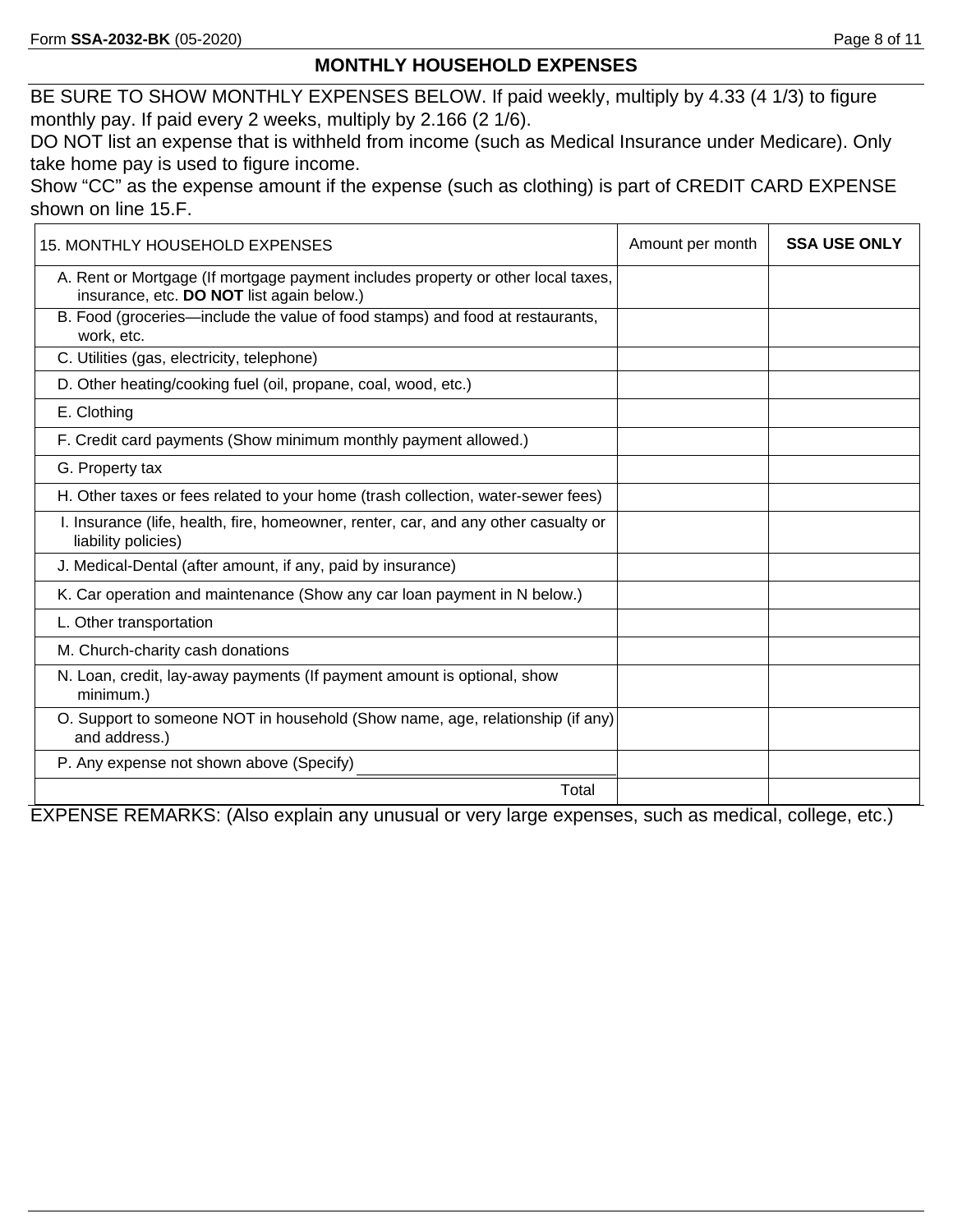#### **INCOME AND EXPENSES COMPARISON**

| 16. A. Monthly Income (Write the amount from the Grand Total of Question #14.) |  |
|--------------------------------------------------------------------------------|--|
| B. Monthly Expenses (Add \$10 to the amount from the Total of Question #15.)   |  |

17. If your expenses shown in 16.B. are more than your income shown in 16.A., explain how you are paying your bills in the space below.

| INCOME EXCEEDS MONTHLY EXPENSES |  |  |
|---------------------------------|--|--|
|                                 |  |  |

 $\Box$  INCOME LESS THAN MONTHLY EXPENSES Income=

#### **FINANCIAL EXPECTATION AND FUNDS AVAILABILITY**

18. Do you, your spouse or any dependent member of your household expect your or their financial situation to change (for the better or worse) in the next 6 months? (For example: Expect tax refund, pay raise or full repayment of a current bill for the better; or major house repairs expected for the worse.)

Yes If yes, explain on line below.

No

 $\Box$ 

 $\Box$ 

REMARKS SPACE: If you are continuing an answer to a question, please show the number and letter (if any) of the question you are responding to.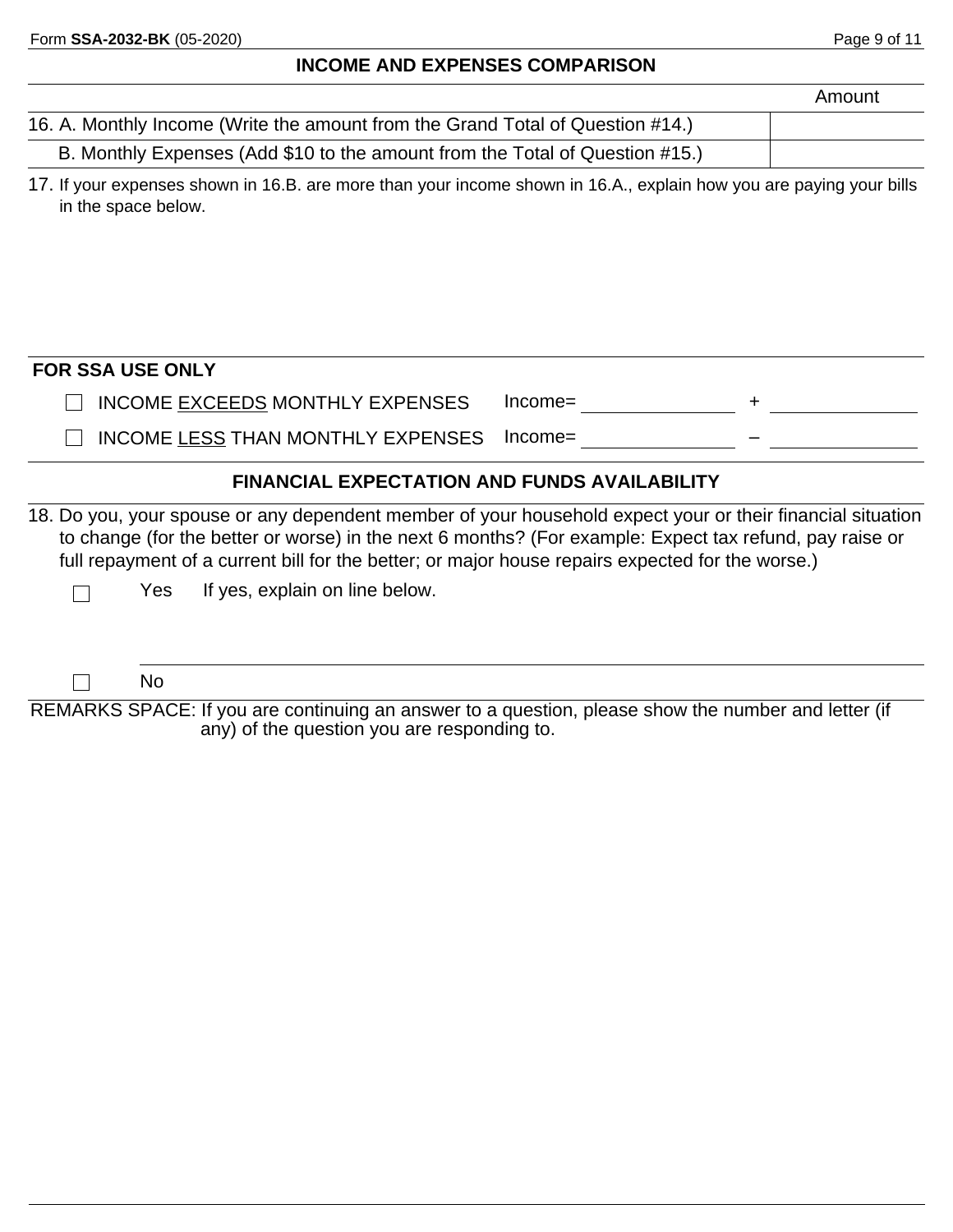#### Form **SSA-2032-BK** (05-2020) Page 10 of 11

I declare under penalty of perjury that I have examined all the information on this form, and on any accompanying statements or forms, and it is true and correct to the best of my knowledge. I understand that anyone who knowingly gives a false statement about a material fact in this information, or causes someone else to do so, commits a crime and may be subject to a fine or imprisonment.

| PRINT (First name, middle<br><b>DATE</b><br>initial, last name in ink)<br>(MM/DD/YY)<br><b>WORK TELEPHONE NUMBER</b><br><b>HOME TELEPHONE NUMBER</b><br>IF WE MAY CALL YOU AT<br>(Include area code)<br>WORK (Include area code)<br><b>SIGNATURE</b><br><b>MAILING ADDRESS (Number and street,</b><br>Apt. No., P.O. Box, or Rural Route)<br><b>COUNTRY</b><br><b>CITY</b><br><b>STATE</b><br>ENTER NAME OF COUNTY (IF<br><b>ZIP CODE</b><br>ANY) IN WHICH YOU NOW LIVE<br>Witnesses are required ONLY if this statement has been signed by mark $(X)$ above. If signed by mark $(X)$ ,<br>two witnesses to the signing who know the individual must sign below, giving their full addresses.<br>SIGNATURE OF WITNESS<br>ADDRESS (Number and street,<br>City, State and Zip Code, Country)<br>SIGNATURE OF WITNESS<br>ADDRESS (Number and street,<br>City, State and Zip Code, Country) |  | SIGNATURE OF OVERPAID PERSON OR REPRESENTATIVE PAYEE |  |  |  |  |  |  |  |  |
|-----------------------------------------------------------------------------------------------------------------------------------------------------------------------------------------------------------------------------------------------------------------------------------------------------------------------------------------------------------------------------------------------------------------------------------------------------------------------------------------------------------------------------------------------------------------------------------------------------------------------------------------------------------------------------------------------------------------------------------------------------------------------------------------------------------------------------------------------------------------------------------------|--|------------------------------------------------------|--|--|--|--|--|--|--|--|
|                                                                                                                                                                                                                                                                                                                                                                                                                                                                                                                                                                                                                                                                                                                                                                                                                                                                                         |  |                                                      |  |  |  |  |  |  |  |  |
|                                                                                                                                                                                                                                                                                                                                                                                                                                                                                                                                                                                                                                                                                                                                                                                                                                                                                         |  |                                                      |  |  |  |  |  |  |  |  |
|                                                                                                                                                                                                                                                                                                                                                                                                                                                                                                                                                                                                                                                                                                                                                                                                                                                                                         |  |                                                      |  |  |  |  |  |  |  |  |
|                                                                                                                                                                                                                                                                                                                                                                                                                                                                                                                                                                                                                                                                                                                                                                                                                                                                                         |  |                                                      |  |  |  |  |  |  |  |  |
|                                                                                                                                                                                                                                                                                                                                                                                                                                                                                                                                                                                                                                                                                                                                                                                                                                                                                         |  |                                                      |  |  |  |  |  |  |  |  |
|                                                                                                                                                                                                                                                                                                                                                                                                                                                                                                                                                                                                                                                                                                                                                                                                                                                                                         |  |                                                      |  |  |  |  |  |  |  |  |
|                                                                                                                                                                                                                                                                                                                                                                                                                                                                                                                                                                                                                                                                                                                                                                                                                                                                                         |  |                                                      |  |  |  |  |  |  |  |  |
|                                                                                                                                                                                                                                                                                                                                                                                                                                                                                                                                                                                                                                                                                                                                                                                                                                                                                         |  |                                                      |  |  |  |  |  |  |  |  |
|                                                                                                                                                                                                                                                                                                                                                                                                                                                                                                                                                                                                                                                                                                                                                                                                                                                                                         |  |                                                      |  |  |  |  |  |  |  |  |
|                                                                                                                                                                                                                                                                                                                                                                                                                                                                                                                                                                                                                                                                                                                                                                                                                                                                                         |  |                                                      |  |  |  |  |  |  |  |  |
|                                                                                                                                                                                                                                                                                                                                                                                                                                                                                                                                                                                                                                                                                                                                                                                                                                                                                         |  |                                                      |  |  |  |  |  |  |  |  |